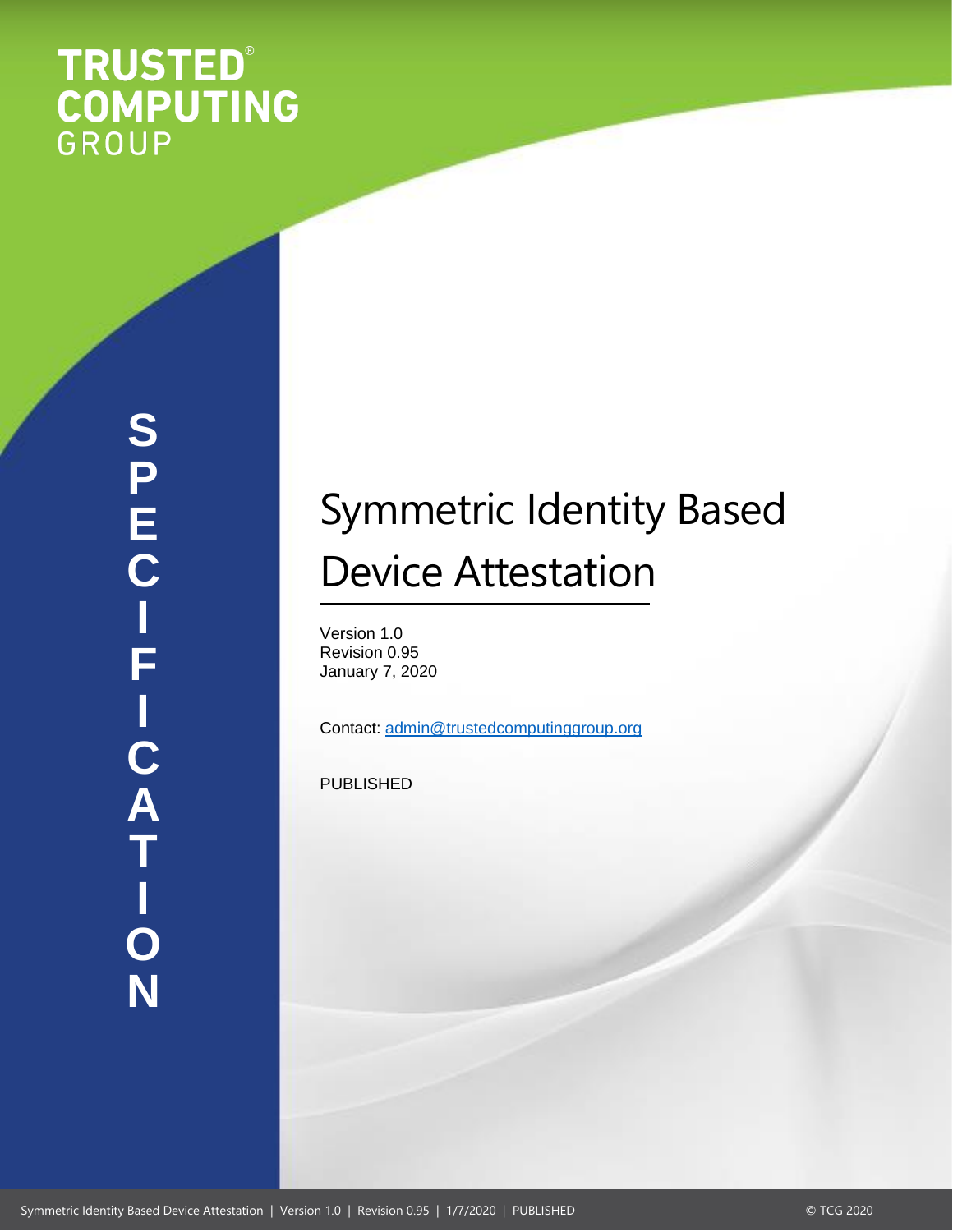# <span id="page-1-0"></span>**DISCLAIMERS, NOTICES, AND LICENSE TERMS**

THIS SPECIFICATION IS PROVIDED "AS IS" WITH NO WARRANTIES WHATSOEVER, INCLUDING ANY WARRANTY OF MERCHANTABILITY, NONINFRINGEMENT, FITNESS FOR ANY PARTICULAR PURPOSE, OR ANY WARRANTY OTHERWISE ARISING OUT OF ANY PROPOSAL, SPECIFICATION OR SAMPLE.

Without limitation, TCG disclaims all liability, including liability for infringement of any proprietary rights, relating to use of information in this specification and to the implementation of this specification, and TCG disclaims all liability for cost of procurement of substitute goods or services, lost profits, loss of use, loss of data or any incidental, consequential, direct, indirect, or special damages, whether under contract, tort, warranty or otherwise, arising in any way out of use or reliance upon this specification or any information herein.

This document is copyrighted by Trusted Computing Group (TCG), and no license, express or implied, is granted herein other than as follows: You may not copy or reproduce the document or distribute it to others without written permission from TCG, except that you may freely do so for the purposes of (a) examining or implementing TCG specifications or (b) developing, testing, or promoting information technology standards and best practices, so long as you distribute the document with these disclaimers, notices, and license terms.

Contact the Trusted Computing Group at www.trustedcomputinggroup.org for information on specification licensing through membership agreements.

Any marks and brands contained herein are the property of their respective owners.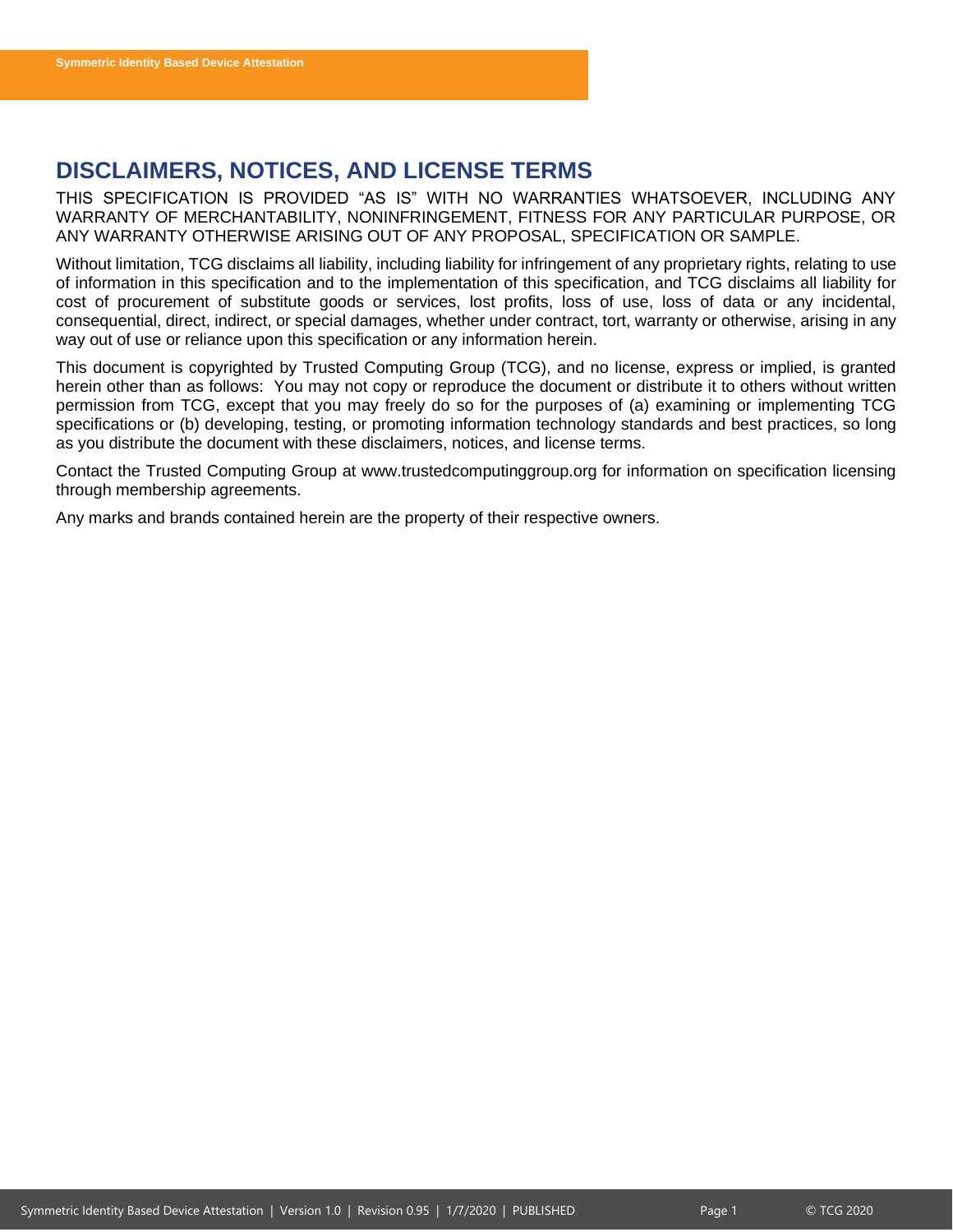# **CONTENTS**

| 1              |  |
|----------------|--|
|                |  |
|                |  |
| $\overline{2}$ |  |
| 3              |  |
| 4              |  |
|                |  |
| 5              |  |
|                |  |
|                |  |
|                |  |
|                |  |
|                |  |
| 6              |  |
| $\overline{7}$ |  |
|                |  |
|                |  |
|                |  |
|                |  |
|                |  |
|                |  |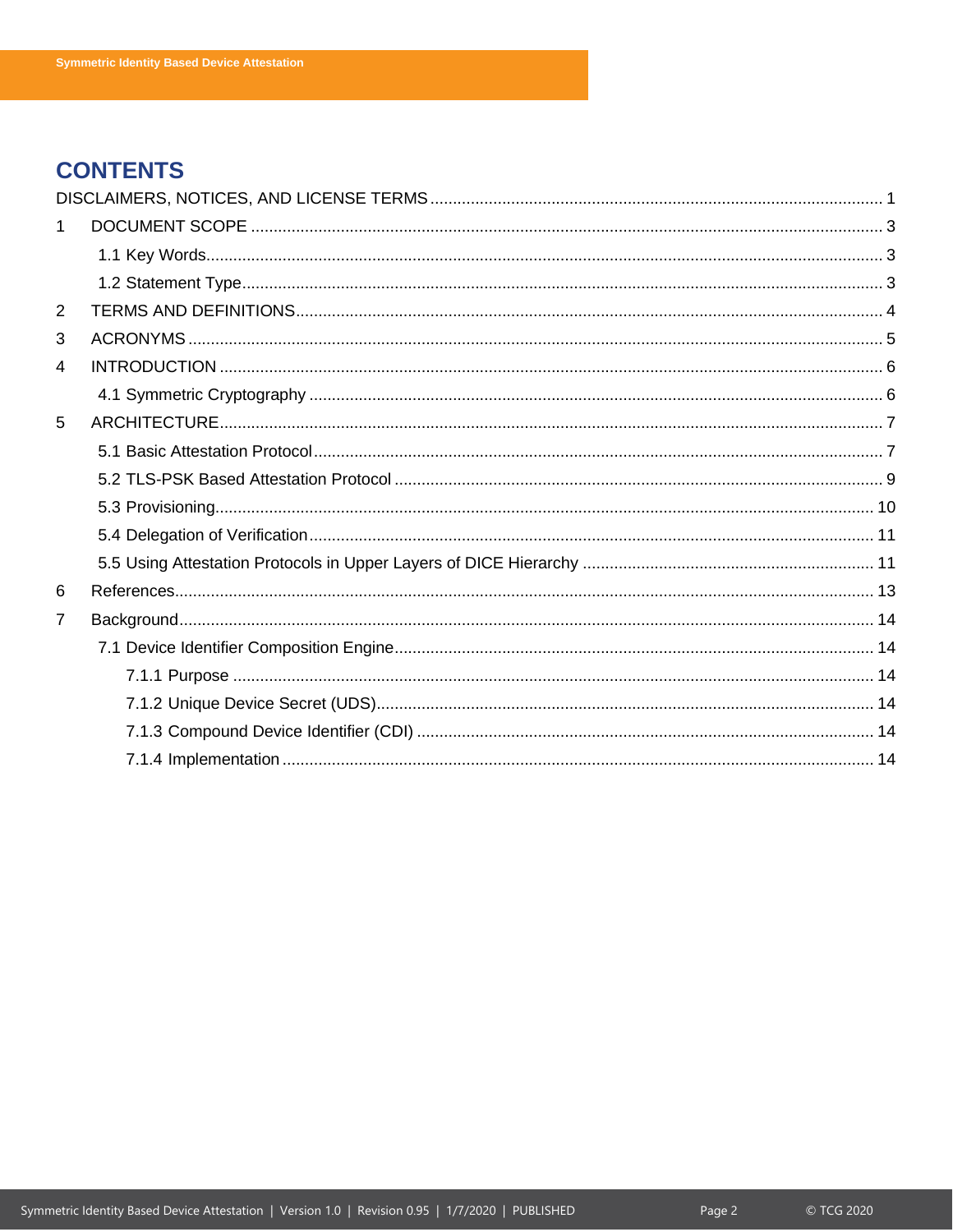# <span id="page-3-0"></span>**1 DOCUMENT SCOPE**

This specification describes the foundational elements for remote identification and implicit attestation with DICE using symmetric cryptography. In addition to providing a strong Device Identity rooted in hardware, Device Attestation is an extension to typical attestation schemes in that it also relies, implicitly, on a device's statistically unique, cryptographically strong, identity. This solution is intended for devices containing a Device Identifier Composition Engine. The approach described in this specification builds on TCG's Device Identifier Composition Engine specification [1].

This Symmetric Identity Based Device Attestation architecture describes keys and operations for a cryptographic Device Attestation scheme. In addition to strong Device Identity and Device Attestation, one possible use for this architecture is as a foundation for a secure storage (sealing) implementation in resource constrained devices.

# <span id="page-3-1"></span>**1.1 Key Words**

The key words "MUST," "MUST NOT," "REQUIRED," "SHALL," "SHALL NOT," "SHOULD," "SHOULD NOT," "RECOMMENDED," "MAY," and "OPTIONAL" in this document normative statements are to be interpreted as described in RFC-2119, *Key words for use in RFCs to Indicate Requirement Levels*.

# <span id="page-3-2"></span>**1.2 Statement Type**

Please note a very important distinction between different sections of text throughout this document. There are two distinctive kinds of text: informative comment and normative statements. Because most of the text in this specification will be of the kind normative statements, the authors have informally defined it as the default and, as such, have specifically called out text of the kind informative comment. They have done this by flagging the beginning and end of each informative comment and highlighting its text in gray. This means that unless text is specifically marked as of the kind informative comment, it can be considered a kind of normative statement.

#### **EXAMPLE: Start of informative comment**

This is the first paragraph of 1–n paragraphs containing text of the kind *informative comment* ...

This is the second paragraph of text of the kind *informative comment* ...

This is the nth paragraph of text of the kind *informative comment* ...

To understand the TCG specification the user must read the specification. (This use of MUST requires no action).

#### **End of informative comment**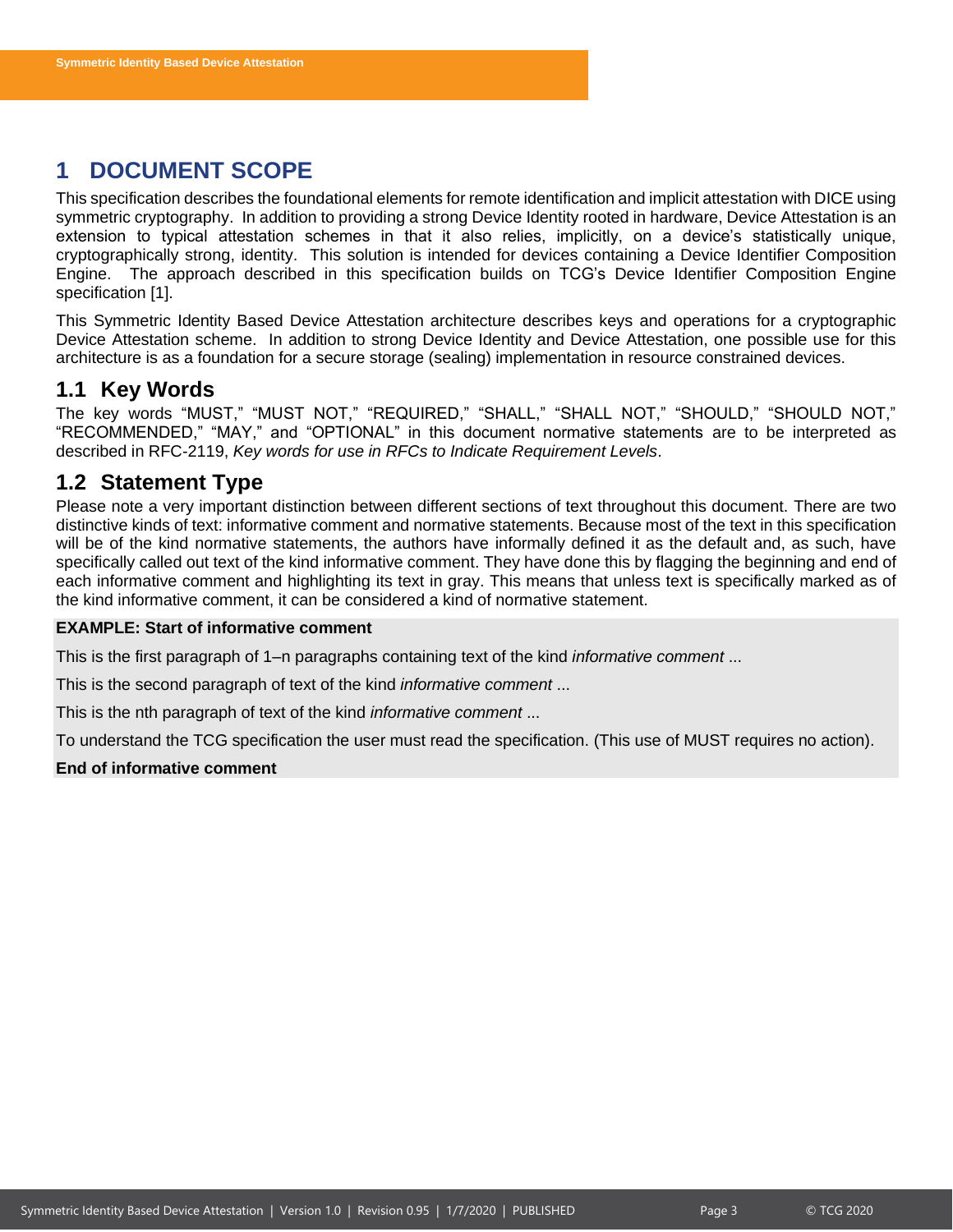# <span id="page-4-0"></span>**2 TERMS AND DEFINITIONS**

For the purposes of this specification, the following terms and definitions apply.

| <b>TERM</b>        | <b>DEFINITION</b>                                                                                                                                                                                                                                                   |
|--------------------|---------------------------------------------------------------------------------------------------------------------------------------------------------------------------------------------------------------------------------------------------------------------|
| <b>Digest</b>      | The result of a hash operation                                                                                                                                                                                                                                      |
| <b>Device</b>      | highly integrated platform containing a programmable component with other<br>optional programmable components and peripherals                                                                                                                                       |
| <b>Measurement</b> | The cryptographic hash (or equivalent) of code and/or data. Note that it is<br>implementation-specific, and out of scope for this specification, whether a<br>measurement is over a region of memory, a firmware or software image, or<br>some combination thereof. |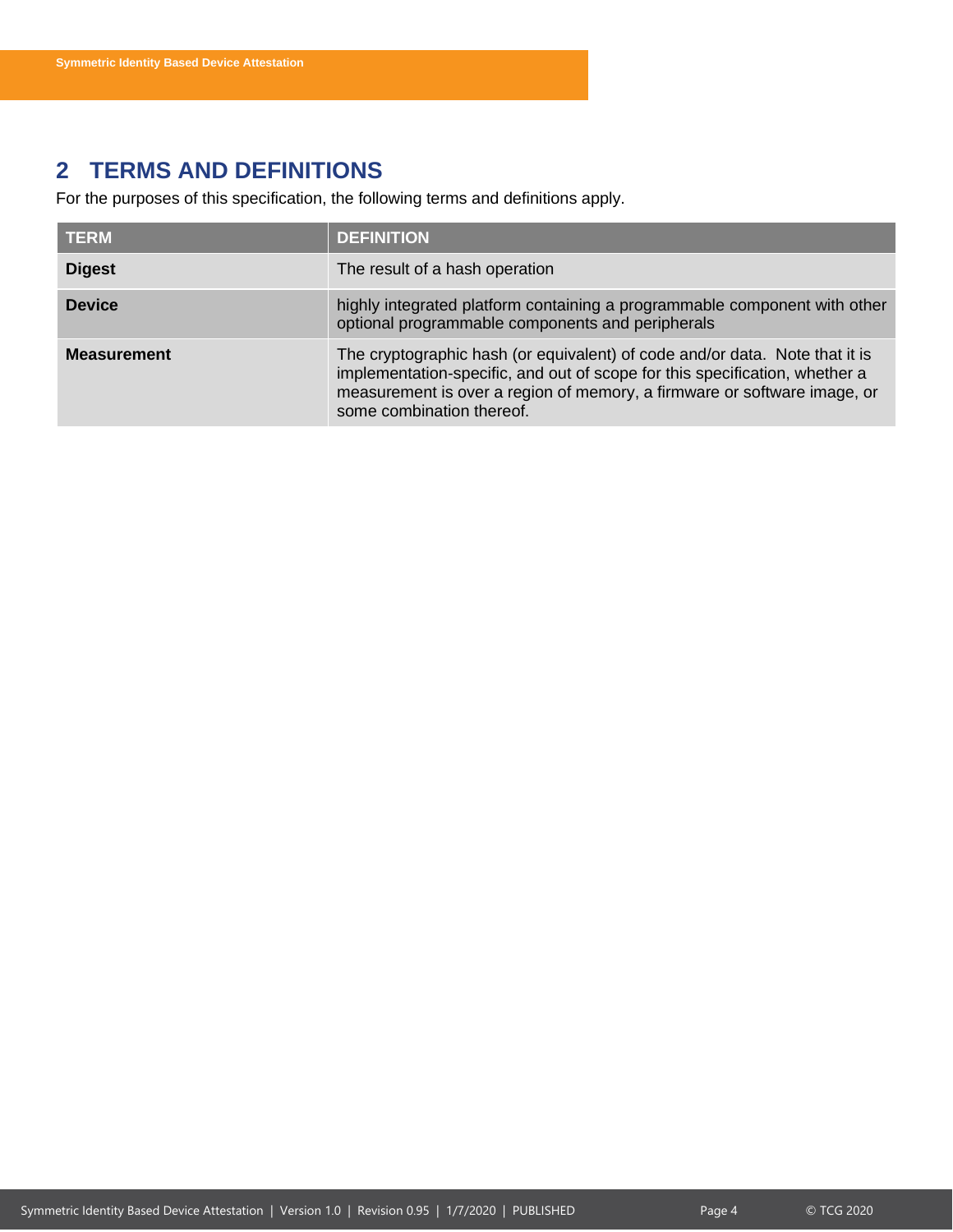# <span id="page-5-0"></span>**3 ACRONYMS**

For the purposes of this document, the following abbreviations apply.

| <b>ABBREVIATION</b> | <b>DESCRIPTION</b>                     |
|---------------------|----------------------------------------|
| CDI                 | <b>Compound Device Identifier</b>      |
| <b>DICE</b>         | Device Identifier Composition Engine   |
| <b>HMAC</b>         | Hash-based Message Authentication Code |
| IP                  | <b>Internet Protocol</b>               |
| <b>MAC</b>          | <b>Message Authentication Code</b>     |
| <b>MCU</b>          | <b>Microcontroller Unit</b>            |
| <b>PAN</b>          | Personal Area Network                  |
| <b>PSK</b>          | <b>Pre-Shared Key</b>                  |
| <b>TLS</b>          | <b>Transport Layer Security</b>        |
| UDS                 | <b>Unique Device Secret</b>            |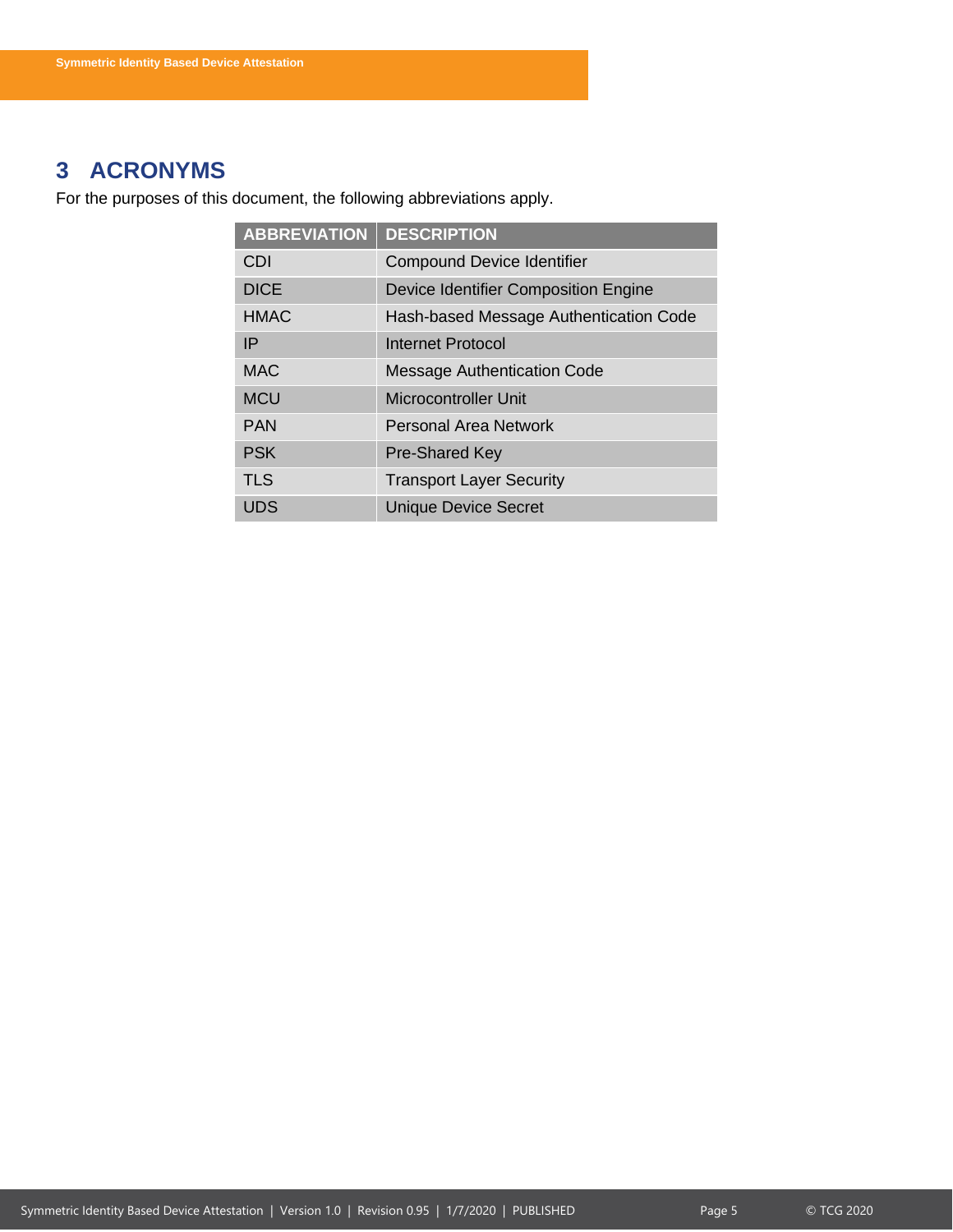# <span id="page-6-0"></span>**4 INTRODUCTION**

This specification describes a Device Identifier Composition Engine (DICE) [1] architecture that provides hardwarebased Device Identity and Device Attestation using symmetric key cryptography. The approach taken in this specification is to provide a description of each architectural element of this solution and then to enumerate the benefits and consequences of design decisions around these elements. The solution uses a DICE Compound Device Identifier (CDI) as a basis for Device Identity with some basic assumptions. The assumptions impose constraints on the solution. For example, Symmetric Identity Based Device Attestation assumes the Device Identity will be represented cryptographically as a symmetric key. The benefit of limiting the number of assumptions is that it maximizes the set of Device Identity and Attestation scenarios this specification supports.

Even though this document is intended to enable as many different scenarios as possible, it is still necessary to make some assumptions about the environment in which this specification may be implemented. This document assumes:

- 1. Devices implementing this specification are connected to, and capable of communication over, some form of network. For devices that are not IP-capable, it is assumed network connectivity is achieved via a Personal Area Network (PAN) and gateway. Further, it is assumed that networked devices are differentiated in a way that allows a verifier to retrieve information about a device necessary to carry out attestation.
- 2. Individual devices are associated with a single infrastructure or cloud provider with knowledge of the device architecture. This assumption simplifies the end-to-end key and secret derivations but involves disclosing information about a device's identity that could be used to track the device. For scenarios in which this is not a desirable tradeoff, this document discusses options for ensuring privacy sufficient for enabling devices to safely communicate with multiple service providers during their operational lifetime.
- 3. Devices implementing this specification use symmetric key cryptographic algorithms like hashes or block ciphers. They may not be capable of using asymmetric algorithms. Implementation requirements for specific cryptographic algorithms are outside the scope of this document.

This specification presumes DICE support in hardware. How the Unique Device Secret (UDS) is provisioned within a device is not in scope; only that it has been provisioned.

# <span id="page-6-1"></span>**4.1 Symmetric Cryptography**

DICE was created as a solution for trusted computing on resource-constrained devices. Other TCG publications explain how to use DICE with asymmetric cryptography but do not address using symmetric cryptography. This is a problem for the most resource-constrained devices. Many 8-bit microcontroller units (MCUs) exist that provide enough computing power to support DICE but not asymmetric cryptography. To enable DICE identification and attestation on such devices, a more lightweight approach is necessary, based on symmetric cryptography. This approach uses Message Authentication Codes (MACs) instead of asymmetric digital signatures. Devices that are powerful enough to feature a MAC-based DICE are powerful enough to use a MAC-based attestation and identification scheme.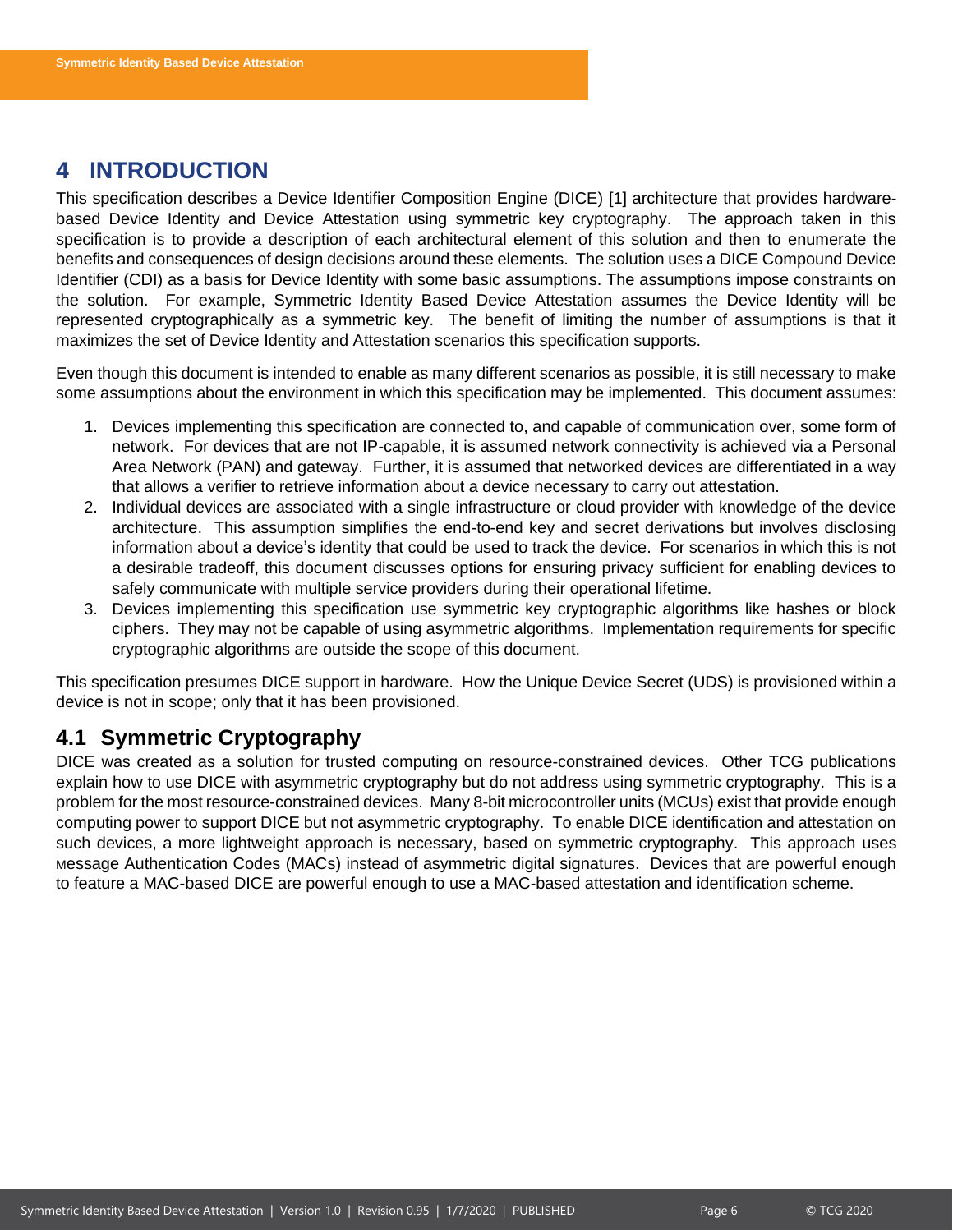# <span id="page-7-0"></span>**5 ARCHITECTURE**

# <span id="page-7-1"></span>**5.1 Basic Attestation Protocol**

DICE is the Root of Trust for Measurement for this architecture. It must be inherently trusted because its misbehavior cannot be detected. This architecture relies on DICE unconditionally generating the correct CDI for layer 0. Layer 0, which is also referred to as First Mutable Code, is the next link in the chain of trust. The purpose of DICE in this architecture is to establish that the device booted the First Mutable Code provided by the manufacturer. This enables detection of persistent modification of Layer 0 and above. The architecture is illustrated in [Figure 1.](#page-7-2)

#### **Start of informative comment**

Note that, generally, device secrets need to be shared with the verifier before device deployment. It is not essential for secrets to be transmitted via a network. They could be communicated via standard methods for sharing and storing secret keys.



#### **End of informative comment**

*Figure 1: DICE architecture with symmetric attestation*

<span id="page-7-2"></span>First Mutable Code MUST use the CDI to derive an identification and attestation key. Using additional inputs for key derivation is OPTIONAL. This functionality closely resembles the Alias key found in the Implicit Identity Based Device Attestation reference [2]. Due to this similarity, and to make naming consistent across architectures, it is referred to as the Symmetric Alias Key. A Key Derivation Function (KDF) that generates a symmetric key is REQUIRED. The function MUST be a one-way function to guarantee the CDI's confidentiality

The Symmetric Alias Key is used to calculate the MACs of provided challenges. The protocol SHALL proceed as follows. The verifier generates a random challenge C that is sent to the device. The device generates a nonce  $N_{dev}$ . The device then calculates the response R by concatenating the server's challenge C with  $N_{dev}$  and computing the corresponding MAC using the Symmetric Alias Key.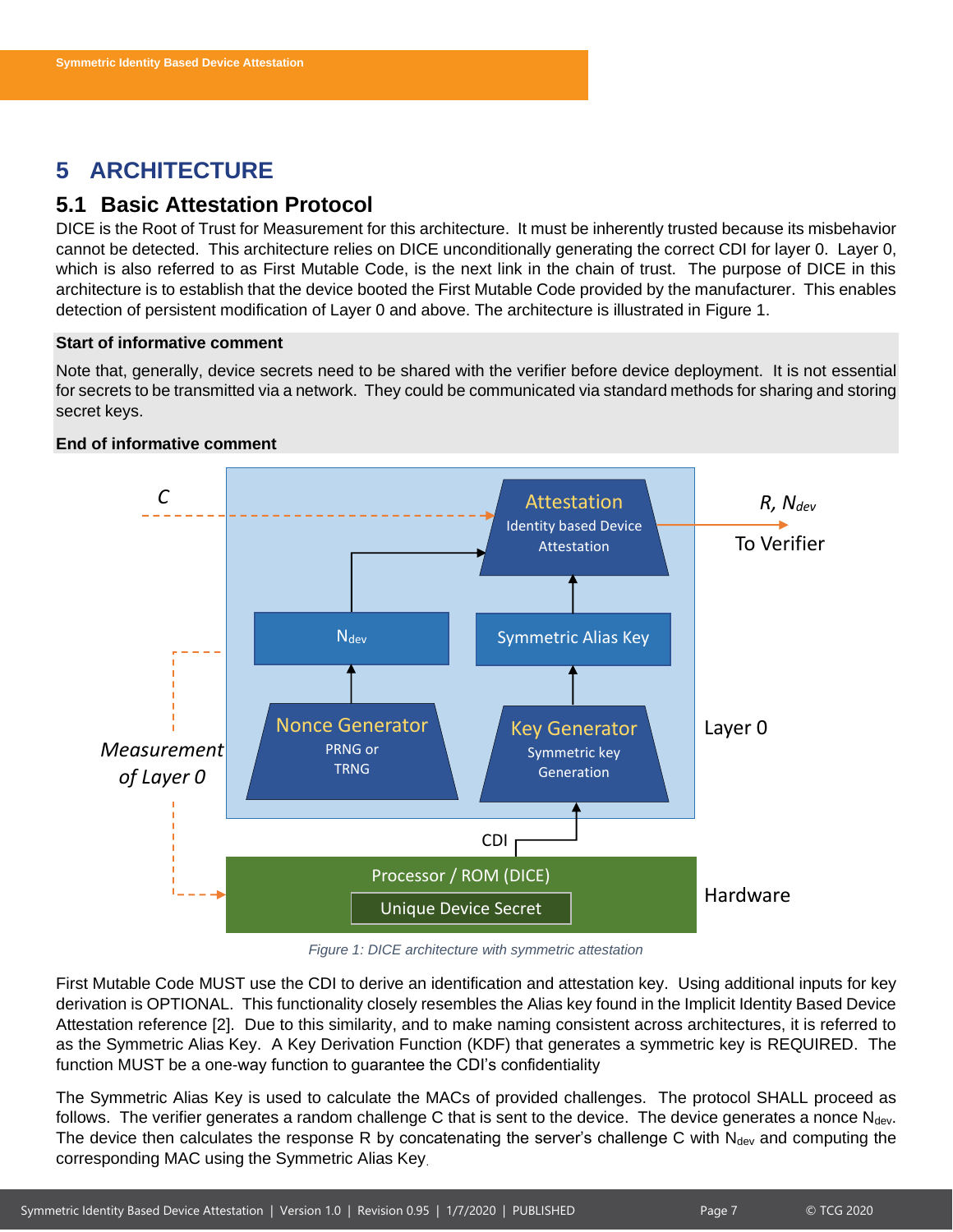The response R and the nonce Ndev are sent to the verifier. The verifier has a stored copy of the device's Symmetric Alias Key and uses it to calculate the expected response R'. If R and R' are equal, the device's identity and the integrity of first mutable code are verified. [Figure 2](#page-8-0) illustrates this scheme.



*Figure 2:The basic attestation protocol*

<span id="page-8-0"></span>Using a challenge nonce mitigates replay attacks and using a device nonce mitigates correlation attacks. Therefore, values for C and  $N_{dev}$  SHOULD NOT be used more than once.

The device SHOULD generate its nonce in a cryptographically secure way. A hardware RNG SHOULD be used if it is available. Otherwise, a cryptographically secure PRNG MUST be used with a secret seed and a monotonic counter stored in nonvolatile memory. [3] is one example of a specification for cryptographically secure PRNGs.

The protocol illustrated i[n Figure 2](#page-8-0) does not mitigate Denial of Service attacks (DoS) in this basic form. If this mitigation is required, the device SHOULD use a timer to implement an interval after successful attestation in which all incoming attestation requests are dropped. The length of this time window is to be adjusted to the application of the device.

#### **Start of informative comment**

The one-way function implemented by DICE can be used in upper layers of the software stack as well. This is especially useful in a resource constrained device. It is more efficient to use the same one-way function in DICE, the firmware layers, the key derivation, and the attestation scheme.

The Symmetric Alias Key is unique to the device and it is assumed that a verifier in possession of the Symmetric Alias Key is trusted not to impersonate the device.

To derive a key, one possible implementation could apply the one-way function to a string that defines the purpose of the key (e.g. "Attestation") using the CDI or an equivalent level key.

The MAC is to be selected carefully. The most secure solution is the HMAC, which is proven to be secure, even if the underlying hash function is no longer strongly collision resistant. This is desirable for the long-term security of the device. CBC-based MACs are a more lightweight option, but with inferior security due to the lower security level of the CDI (128 bits when using AES). If DICE itself uses a hash function as described in section 5 of [1], the same hash function can be used in the attestation protocol as well, as long as the security guarantees of the hash algorithm are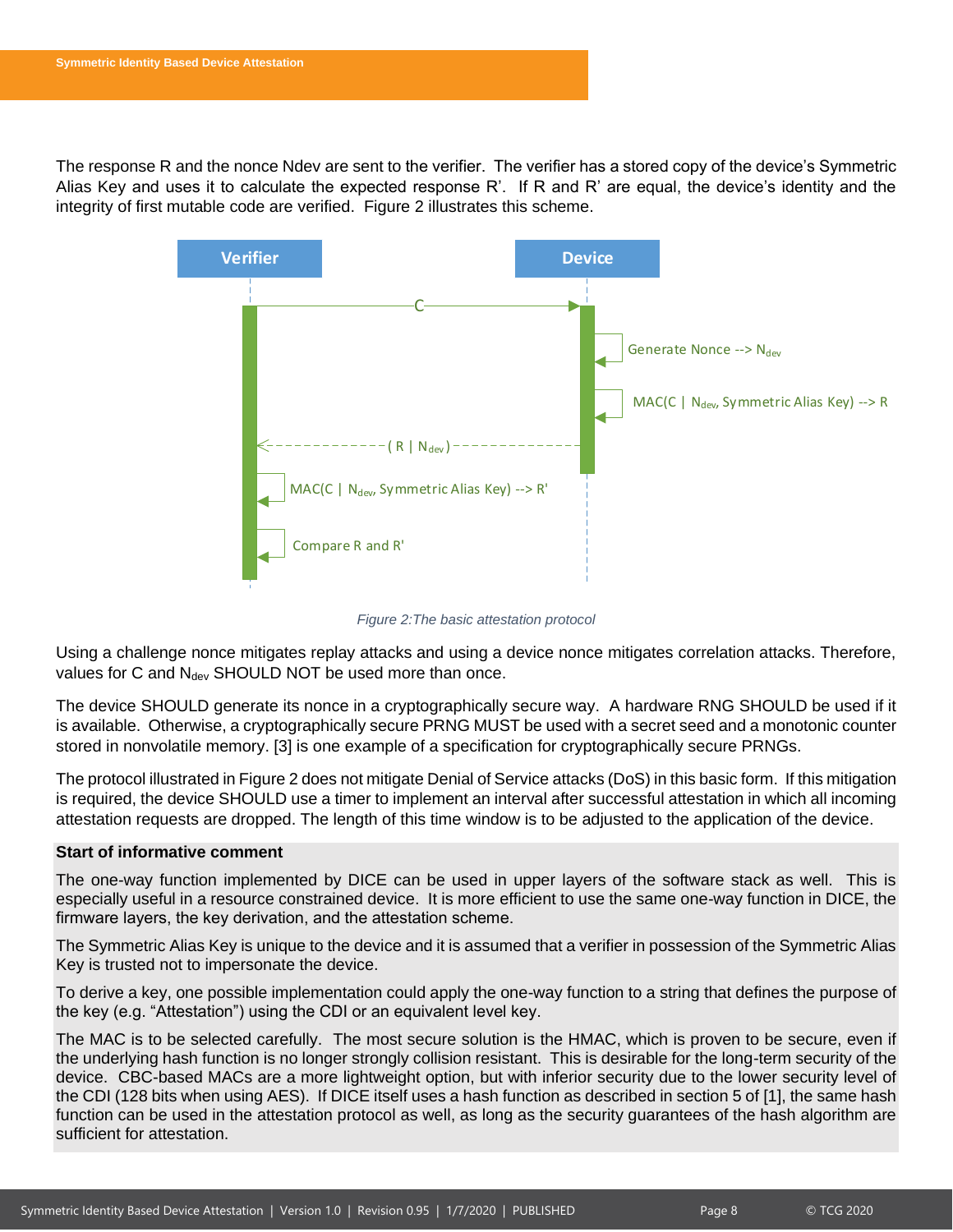This specification assumes the client is resource constrained and does not possess a TPM. However, no such assumption is made about the verifier. The verifier could use a TPM to store the HMAC keys and perform the verification. A verifier's use of a TPM adds more security to the overall process. Further, if the verifier possesses a TPM then the HMACs of the DICE devices it is responsible for verifying could even be included in a TPM-based attestation of the verifier. These TPM-equipped verifiers could then provide "all-up" attestation statements to, for example, a centralized authority or relying party.

#### **End of informative comment**

# <span id="page-9-0"></span>**5.2 TLS-PSK Based Attestation Protocol**

DICE-based attestation using TLS-PSK can also be deployed on devices. A pre-shared symmetric key (PSK) is used for attestation. To use TLS-PSK for attestation, this PSK is derived from the CDI using the same deterministic symmetric key generation method that is applied to derive the Symmetric Alias Key. The verifier is also in possession of the CDI (either calculated based on the UDS or provided by the device manufacturer) and derives the same symmetric PSK using one of the provided PSK ID hints. The key generation method is applied using that hint and the CDI or an equivalent level key to generate the PSK for a TLS-PSK handshake. If the TLS-PSK based protocol is used alongside the basic protocol, the CDI-derived keys MUST NOT be the same. [Figure 3](#page-9-1) shows the architecture for the key generation when using the TLS-PSK based Attestation protocol.

For attestation, the device and the verifier execute a TLS-PSK handshake initiated by the server. Due to the dependency of the PSK on the CDI, a successful handshake is implicit attestation of the device's identity and firmware integrity.



*Figure 3: Key derivation for TLS-PSK based attestation*

<span id="page-9-1"></span>All messages and objects described in the following section are specified in [4] if not stated otherwise. The DICE device in this specification corresponds to the client in the TLS-PSK specification whereas the verifier corresponds to the TLS-PSK server. The protocol SHALL proceed as follows. The verifier requests that the client initiates attestation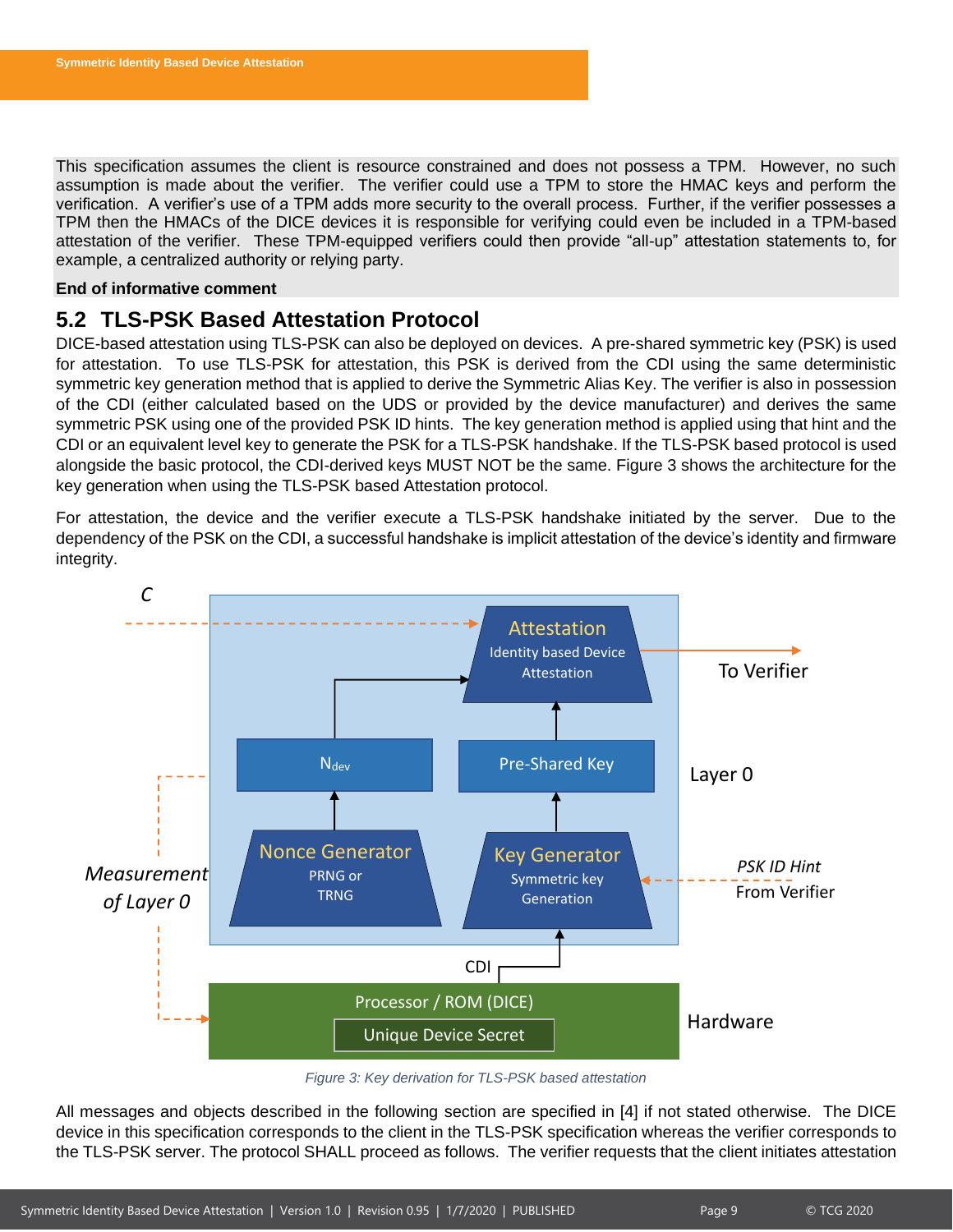by sending an attestation request to the device. The device generates the device nonce and sends a Client Hello message as specified in [4] to the verifier. This message contains ID hints for each potential PSK. The verifier generates the server nonce, selects one of the offered PSK ID hints, includes both in a Server Hello message and transmits this to the device. Both parties derive the Pre-Shared key (PSK) using the CDI of the device and the PSK ID hint. Both the verifier and the device derive a key schedule for all subsequent messages from the PSK, the Server Hello and the Client Hello message. This terminates the key exchange phase of the handshake.



*Figure 4: The TLS-PSK handshake with a CDI derived PSK*

<span id="page-10-1"></span>The generated key schedule is used to encrypt subsequent TLS messages. Server parameters and authentication are sent according to the TLS specification. Since the PSK is based on the CDI and all further keys are derived from the PSK, a successful TLS-PSK handshake is an implicit attestation of the device's identity and firmware integrity. The TLS channel that has been set up MAY now be used for application data. [Figure 4](#page-10-1) shows the TLS-PSK handshake.

# <span id="page-10-0"></span>**5.3 Provisioning**

Provisioning is less flexible when using a symmetric identity scheme as compared to an asymmetric identity scheme. The verifier MUST be in possession of the attestation key or PSK, depending on the protocol in use. Since knowledge of the attestation key is sufficient to fake attestations, it is necessary to provision the DICE under conditions of physical security in a trusted environment, for example, during some stage of device manufacturing. Critically, to compute the CDIs for future updates of the device, the verifier needs to have knowledge of the device's UDS.

#### **Start of informative comment**

Device UDS values are obviously sensitive information that a verifier needs to handle with greatest care. Device secrets should never be stored decrypted outside of an area with restricted access.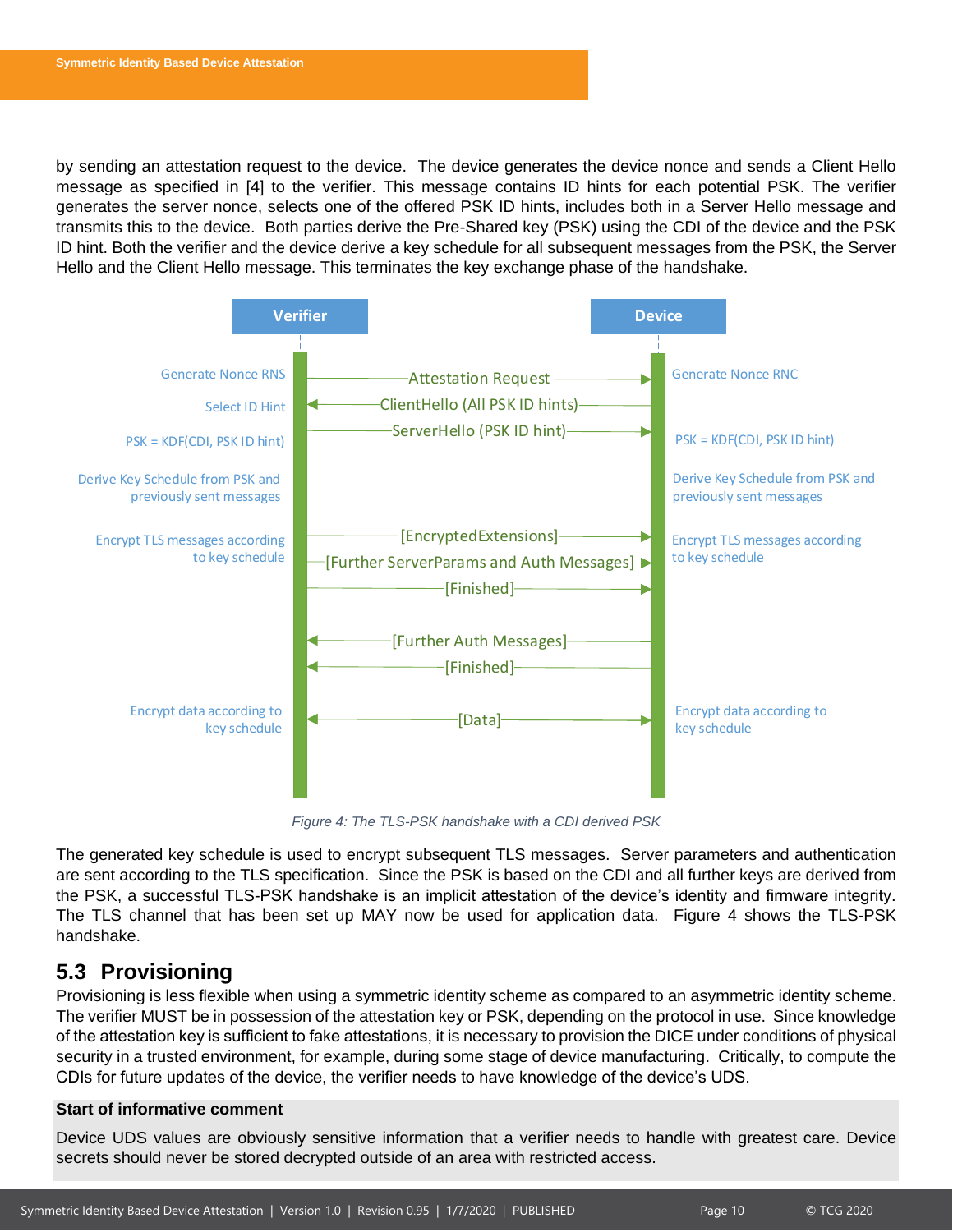It is recommended that verifiers use a Hardware Security Module, like a TPM, to securely contain the UDS of devices during computations. The TPM can also be used for the computation of CDIs for firmware updates. For this, the use of a TPM for UDS storage and the HMAC function as the key derivation function is highly recommended. On a verifier, for the secure derivation of a device's CDI, the firmware is measured, and the measurement is passed to the TPM. The TPM then computes the HMAC of the measurement with the UDS as the key. The resulting HMAC can now be exported from the TPM or kept within the TPM for the verification of attestation. The UDS can be secured by the TPM with any combination of Enhanced Authorization Policies. The TPM provides a secure and trustworthy environment for all required crypto operations on the verifier.

This specification assumes client devices are resource constrained and do not possess a TPM.

#### **End of informative comment**

# <span id="page-11-0"></span>**5.4 Delegation of Verification**

If the device owner delegates verification of attestation information to a third party, key material MUST be transferred securely to the third party. The transferred key depends on the privileges the third party is granted. [Table 1](#page-11-2) lists the third party's privileges and the corresponding key that is to be transferred.

| <b>THIRD PARTY'S PRIVILEGES</b>                               | <b>KEY TO BE TRANSFERRED</b> |
|---------------------------------------------------------------|------------------------------|
| Attestation with fixed Symmetric Alias<br>Key / PSK ID hint   | Symmetric Alias Key / PSK    |
| Attestation with dynamic Symmetric<br>Alias Key / PSK ID hint | -CDI                         |
| <b>Attestation and Firmware Updates</b>                       | UDS                          |

*Table 1: Keys needed by third-party verifier.*

<span id="page-11-2"></span>Like the provisioning of any key material, any transfer of secret values is to be handled with appropriate security measures. A communication channel that forces the third party to authenticate itself SHOULD be chosen. The keys SHOULD be encrypted using end-to-end protocols that provide a state-of-the-art security level and integrity protection. An example of such a secure communication channel is an up-to-date version of the TLS-protocol with sufficiently secure cipher suites.

#### **Start of informative comment**

If the third party uses a TPM-based system for key storage and attestation verification, the TPM can also be used to secure the communication channel for the transfer of the attestation keys.

Note that revocation of Symmetric Alias Keys and PSKs is not addressed in this specification. It is up to a verifier to know, at any point in time, what keys and/or client devices are valid.

#### **End of informative comment**

# <span id="page-11-1"></span>**5.5 Using Attestation Protocols in Upper Layers of DICE Hierarchy**

Although the attestation protocols are designed to work with the First Mutable Code in a DICE-enabled device, they are not limited to that. As described in [5], DICE can be the fundamental building block for a chain of trust where each layer of software is provided with a key, similar to a CDI, and uses it to calculate another key for the next layer of code that is executed. In that case, the attestation protocol SHOULD be adjusted in a way that the CDI is mapped to the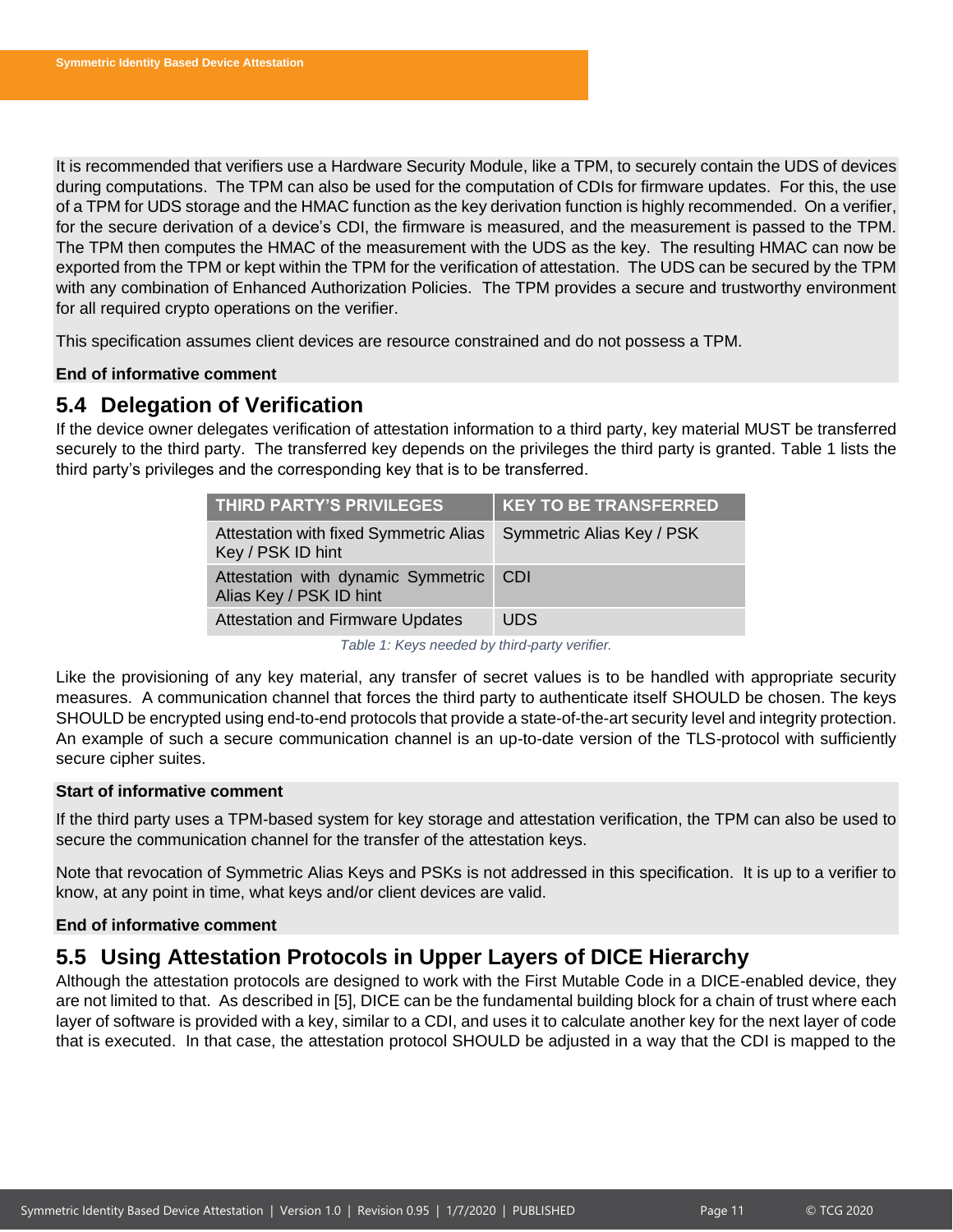respective level key. If the attestation takes place in layer N, the key of layer N is to be used for key derivation instead of the CDI. [Figure 5](#page-12-0) illustrates this.



<span id="page-12-0"></span>*Figure 5: Key derivation for the basic attestation protocol when applied to a higher level of software*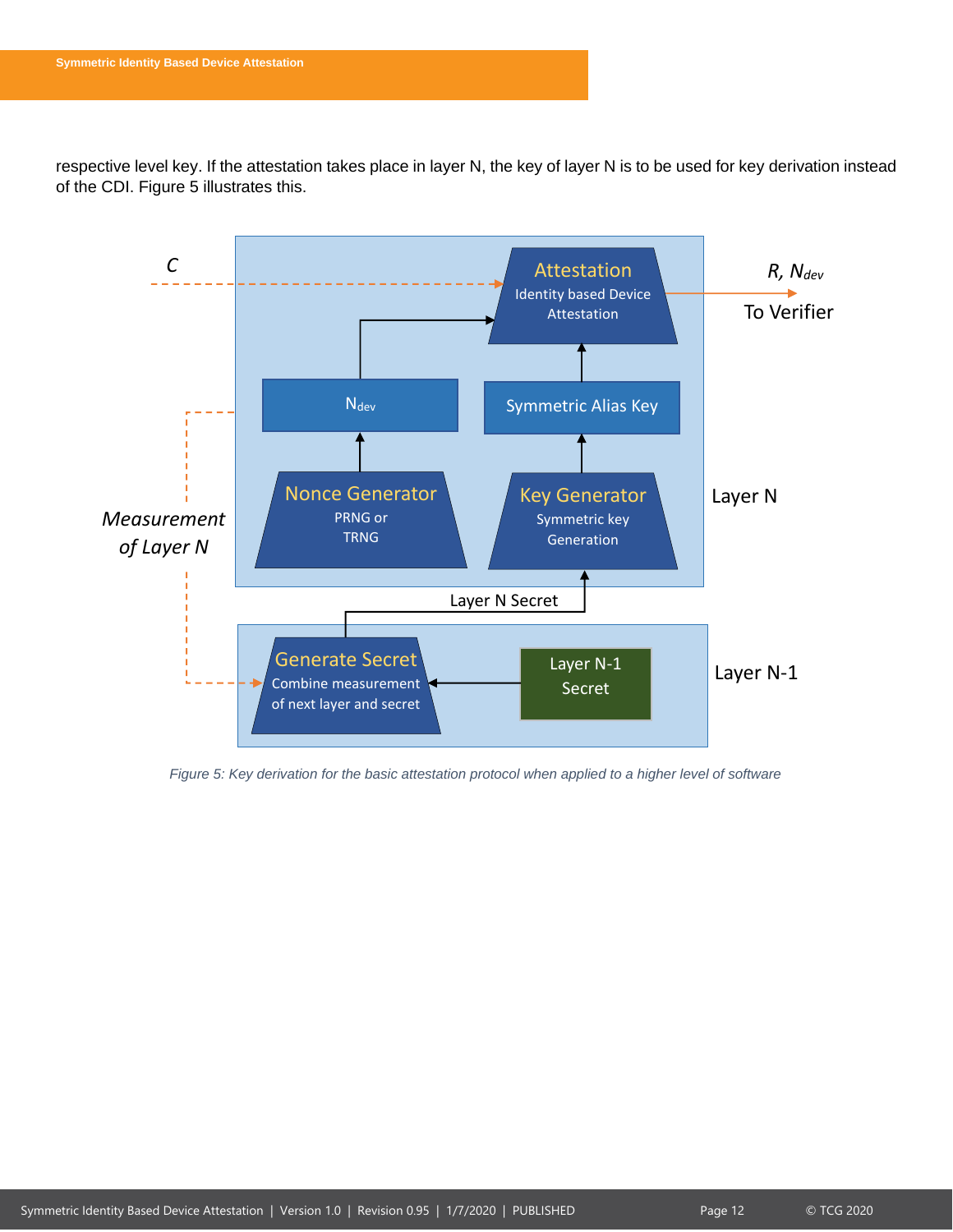# <span id="page-13-0"></span>**6 References**

- [1] TCG, "Hardware Requirements for a Device Identifier Composition Engine," [Online]. Available: https://trustedcomputinggroup.org/wp-content/uploads/Hardware-Requirements-for-Device-Identifier-Composition-Engine-r78\_For-Publication.pdf. [Accessed 15 August 2018].
- [2] TCG, "Implicit Identity Based Device Attestation," [Online]. Available: https://trustedcomputinggroup.org/wpcontent/uploads/TCG-DICE-Arch-Implicit-Identity-Based-Device-Attestation-v1-rev93.pdf.
- [3] National Institute of Standards and Technology, "Recommendation for Random Number Generation Using Deterministic Random Bit Generators," 15 August 2018. [Online]. Available: https://csrc.nist.gov/publications/detail/sp/800-90a/rev-1/final.
- [4] IETF, "The Transport Layer Security (TLS) Protocol Version 1.3," [Online]. Available: https://tools.ietf.org/html/rfc8446. [Accessed 15 August 2018].
- [5] P. England, A. Marochko, D. Mattoon, R. Spiger, D. Wooten and S. Thom, "RIoT A Foundation for Trust in the Internet of Things," [Online]. Available: https://www.microsoft.com/en-us/research/wpcontent/uploads/2016/06/RIoT20Paper-1.1-1.pdf. [Accessed 15 August 2018].